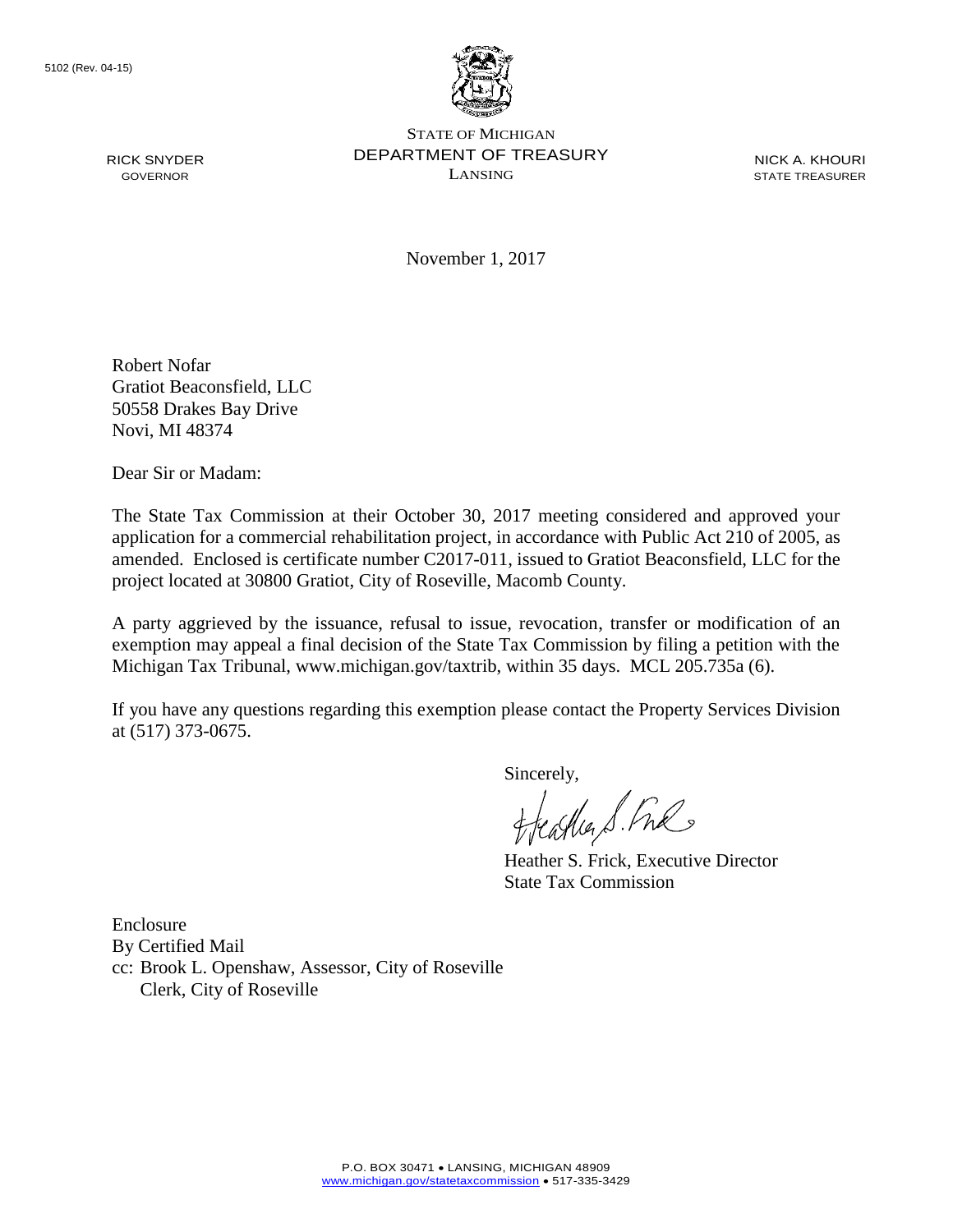

### **Commercial Rehabilitation Exemption Certificate** Certificate No. **C2017-011**

Pursuant to the provisions of Public Act 210 of 2005, as amended, the State Tax Commission hereby issues a Commercial Rehabilitation Exemption Certificate for the commercial property, as described in the approved application, owned by **Gratiot Beaconsfield, LLC**, and located at **30800 Gratiot**, **City of Roseville**, County of Macomb, Michigan.

This certificate provides the authority for the assessor to exempt the commercial property for which this Commercial Rehabilitation Exemption Certificate is in effect, but not the land on which the rehabilitated facility is located or the personal property, from ad valorem taxation. This certificate further provides the authority to levy a specific tax known as the Commercial Rehabilitation tax.

This certificate, unless revoked as provided by Public Act 210 of 2005, as amended, shall remain in force for a period of **10** year(s);

#### **Beginning December 31, 2017, and ending December 30, 2027.**

The real property investment amount for this obsolete facility is **\$8,200,000**.

The frozen taxable value of the real property related to this certificate is **\$0**.

This Commercial Rehabilitation Exemption Certificate is issued on **October 30, 2017**.



 $84562-6$ 

Douglas B. Roberts, Chairperson State Tax Commission

**A TRUE COPY ATTEST:** 

Emily el. Leik

Emily Leik Michigan Department of Treasury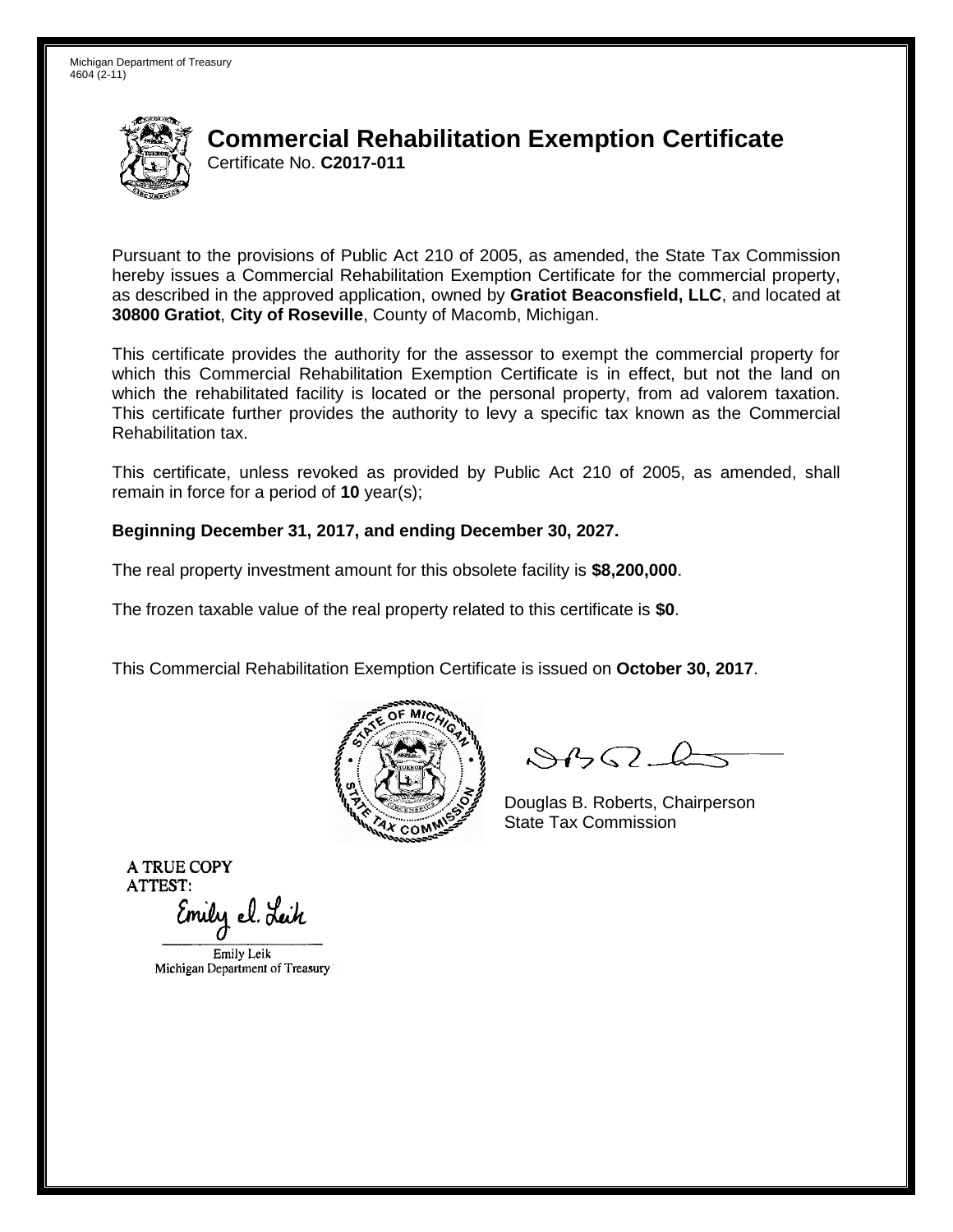RICK SNYDER GOVERNOR



STATE OF MICHIGAN DEPARTMENT OF TREASURY LANSING

NICK A. KHOURI STATE TREASURER

November 1, 2017

Yong I. YI SLT Holdings LLC 25259 Telegraph Road Southfield, MI 48034

Dear Sir or Madam:

The State Tax Commission at their October 30, 2017 meeting considered and approved your application for a commercial rehabilitation project, in accordance with Public Act 210 of 2005, as amended. Enclosed is certificate number C2017-012, issued to SLT Holdings LLC for the project located at 27566 Northwestern Highway, City of Southfield, Oakland County.

A party aggrieved by the issuance, refusal to issue, revocation, transfer or modification of an exemption may appeal a final decision of the State Tax Commission by filing a petition with the Michigan Tax Tribunal, www.michigan.gov/taxtrib, within 35 days. MCL 205.735a (6).

If you have any questions regarding this exemption please contact the Property Services Division at (517) 373-0675.

Sincerely,<br>Heather S. Ful

Heather S. Frick, Executive Director State Tax Commission

Enclosure By Certified Mail cc: Michael A. Racklyeft, Assessor, City of Southfield Clerk, City of Southfield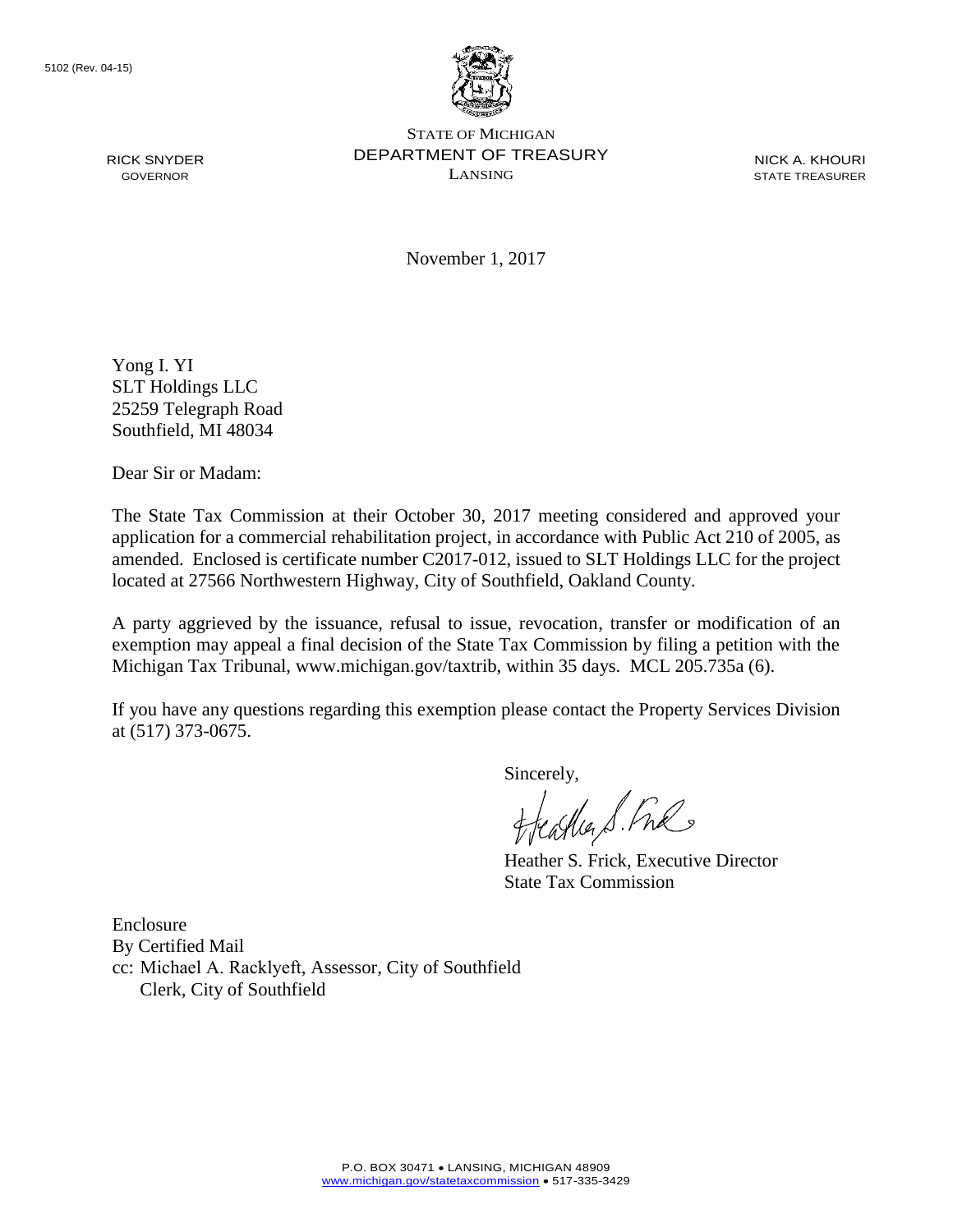

# **Commercial Rehabilitation Exemption Certificate** Certificate No. **C2017-012**

Pursuant to the provisions of Public Act 210 of 2005, as amended, the State Tax Commission hereby issues a Commercial Rehabilitation Exemption Certificate for the commercial property, as described in the approved application, owned by **SLT Holdings LLC**, and located at **27566 Northwestern Highway**, **City of Southfield**, County of Oakland, Michigan.

This certificate provides the authority for the assessor to exempt the commercial property for which this Commercial Rehabilitation Exemption Certificate is in effect, but not the land on which the rehabilitated facility is located or the personal property, from ad valorem taxation. This certificate further provides the authority to levy a specific tax known as the Commercial Rehabilitation tax.

This certificate, unless revoked as provided by Public Act 210 of 2005, as amended, shall remain in force for a period of **5** year(s);

#### **Beginning December 31, 2017, and ending December 30, 2022.**

The real property investment amount for this obsolete facility is **\$2,045,615**.

The frozen taxable value of the real property related to this certificate is **\$170,005**.

This Commercial Rehabilitation Exemption Certificate is issued on **October 30, 2017**.



 $8450 - 6$ 

Douglas B. Roberts, Chairperson State Tax Commission

**A TRUE COPY ATTEST:** 

Emily el. Leik

Emily Leik Michigan Department of Treasury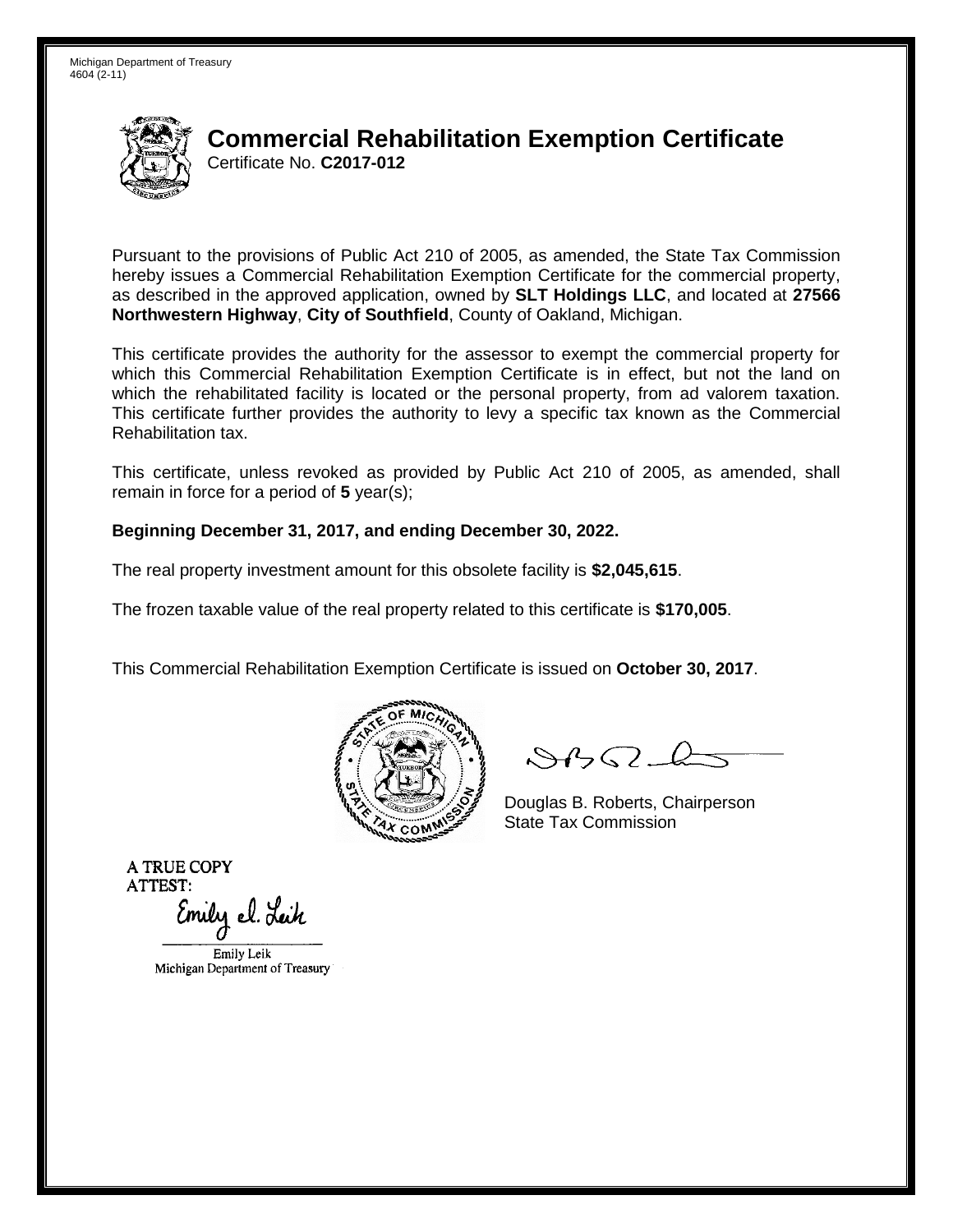RICK SNYDER GOVERNOR



STATE OF MICHIGAN DEPARTMENT OF TREASURY LANSING

NICK A. KHOURI STATE TREASURER

November 1, 2017

Mitchell R. Fannon Mattawan Commercial LLC 2951 Thornhill Avenue Grand Rapids, MI 49546

Dear Sir or Madam:

The State Tax Commission at their October 30, 2017 meeting considered and approved your application for a commercial rehabilitation project, in accordance with Public Act 210 of 2005, as amended. Enclosed is certificate number C2017-013, issued to Mattawan Commercial LLC for the project located at 24401 Red Arrow Highway, Township of Antwerp, Van Buren County.

A party aggrieved by the issuance, refusal to issue, revocation, transfer or modification of an exemption may appeal a final decision of the State Tax Commission by filing a petition with the Michigan Tax Tribunal, www.michigan.gov/taxtrib, within 35 days. MCL 205.735a (6).

If you have any questions regarding this exemption please contact the Property Services Division at (517) 373-0675.

Sincerely,

Heather S. Fre

Heather S. Frick, Executive Director State Tax Commission

Enclosure

By Certified Mail

cc: Benjamin A. Brousseau, Assessor, Township of Antwerp Clerk, Township of Antwerp